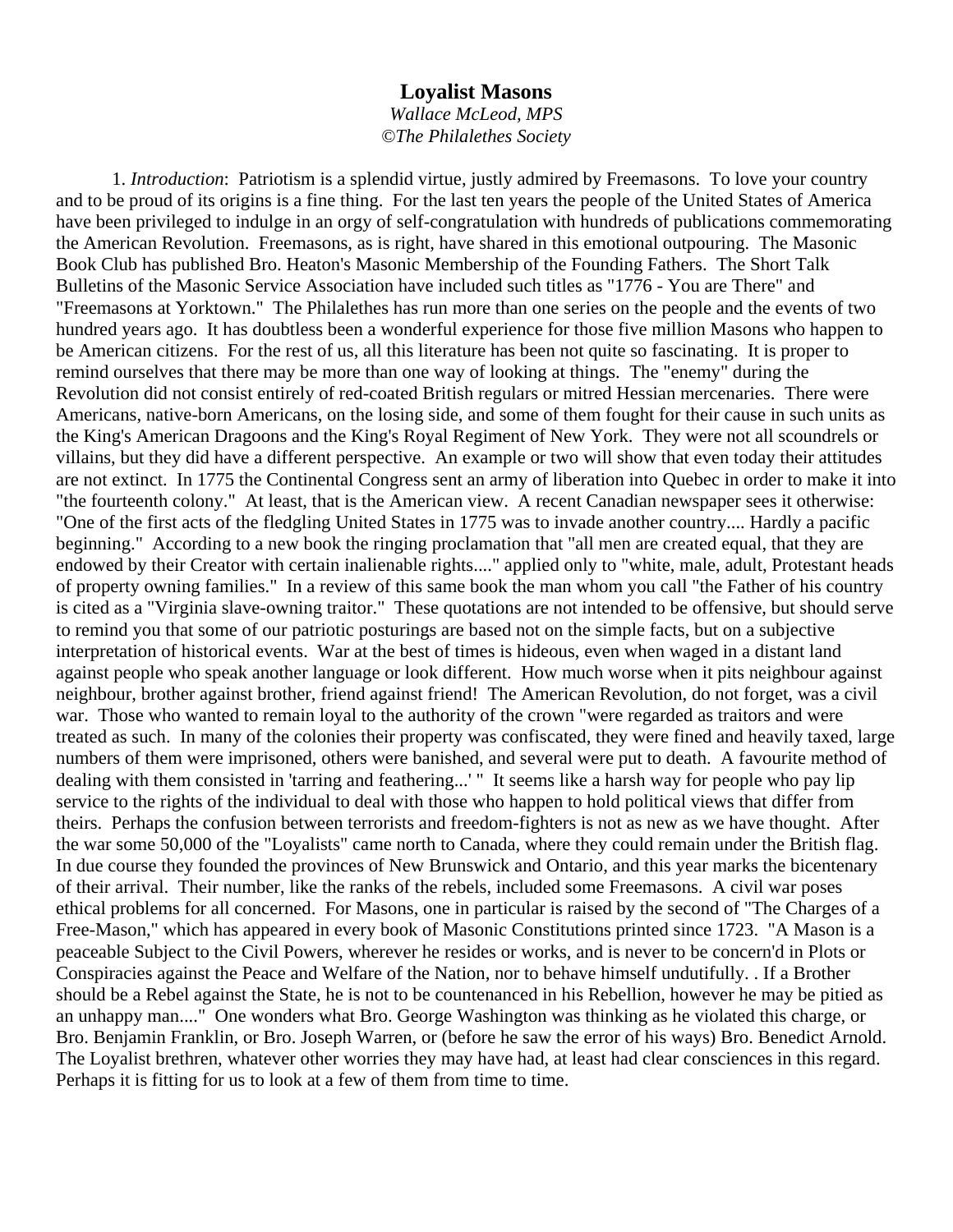2. *Rev. John Beardsley (1732-1809)*: At the outbreak of the Revolution, the Anglican (Episcopal) minister in Poughkeepsie, New York, was Rev. John Beardsley. He had been born in Ripton, Connecticut in 1732, to an English family that had been in the New World since 1635. He was educated at Yale College and King's College (now Columbia University), and was ordained in England. He came to Poughkeepsie in 1766, and his efforts were responsible for the building of Trinity Church in Fishkill, close nearby (1768-69) and Christ Church in Poughkeepsie (i774). The minutes of Solomon's Lodge, No. 1. Poughkeepsie, record that he preached the St. John's Day Sermon for them in 1771, 1772, and 1774, and on one occasion the brethren formally passed a vote of thanks and presented him with a large folio Bible. Rev. Mr. Beardsley was opposed to the Revolution, and received "repeated insults" from those who supported it. His church services were suspended from 13 July 1776. When he persisted in his refusal to take the Oath of Allegiance to the State, he was confined to his farm, being permitted only "to go and Visit the sick and Baptize Infants where requested." In his troubles, Beardsley was associated with one of his parishioners, "Judge" Henry Vanderburgh, another influential citizen of Poughkeepsie. (The writer may here claim your indulgence for a moment of irrelevancy, since he counts Henry Vanderburgh as an ancestor. Henry was a Justice of the Inferior Court and a Warden of Christ Church. He came of an old Dutch family that was split by the Revolution. His brother James Vanderburgh was an ardent rebel, Colonel of the 5th Dutchess County Militia, a Deputy at the 3rd Continental Congress, and a personal acquaintance of General Washington. Colonel James was a Freemason, and his gravestone bears a Masonic emblem, but enough of that.) Early in December 1777 the Commission for Detecting and Defeating Conspiracies in New York reported that the more radical revolutionaries might actually inflict physical harm on Mr. Beardsley and Mr. Vanderburgh and they therefore requested permission to send them through the lines to New York, which was in British hands. "Beardsley himself thinks he is in danger here: desires that if he is to be sent to New-York, that it may be soon, and that he may be permitted to carry with him his household furniture." Five days later the Commission enquired "whether Mr. Beardsley and VanDeBergh are at liberty to sell effects to pay just debts due to the inhabitants...." but the Council of Safety replied, "it is evident they can have no such indulgence .... All the property they are to leave behind, must be subject to disposition by the authority of the State." Finally on 13 December the Governor of New York granted permission for the Reverend John Beardsley and his family, and Mr. Henry Vanderburgh and his family, "with their Wearing Apparel & necessary Bedding for the Family & Provision for their Passage," to go down the Hudson to the city in a sloop-of-war under a flag of truce. In June 1778 in New York Beardsley became Chaplain of the newly organized Loyal American Regiment, which was to serve throughout the War. Soon afterwards (the exact date is not known, but it was in 1779 or 1780) Beardsley was initiated in the Antients' Lodge No 210, New York (later Temple, No. 4); the membership was drawn largely from British officials and Tory sympathisers stationed in the city. Beardsley's Colonel, Beverley Robinson, belonged to the lodge, as did other officers of the Regiment. At a convention held on 23 January 1781 to form the new Provincial Grand Lodge. Bro. Beardsley was unanimously chosen Junior Grand Warden, an office which he filled until he left the city in the general evacuation of 1783. Before the departure, he and seventeen other clergymen met together and signed a "Plan of Religious and Literary Institution for the Province of Nova Scotia." This eventually led to the foundation of the University of King's College, Halifax. Together with many other Loyalists Beardsley departed from the Thirteen Colonies, and settled in the unoccupied part of Nova Scotia, in Parrtown, at the mouth of the Saint John River. He is said to have been "the first clergyman of any denomination to minister to the spiritual needs of the exiles." On 9 March 1784 the Masons invited him to become the first Master of the earliest lodge formed under local authority in this part of the province, Hiram Lodge, later warranted as No. 17 on the Provincial Register of Nova Scotia. On 16 August 1784, because of the large influx of settlers, the colony of New Brunswick was detached from Nova Scotia and given a separate administration: its lodges continued under the Provincial Grand Lodge of Nova Scotia for another two generations. Later in 1784 Beardsley moved up-river to Maugerville, where he remained as rector until 1803. There he built Christ Church, the first church to be consecrated in the province. He soon joined St. George's Lodge, which had come north as a military lodge in the 3rd Battalion of DeLancey's New Jersey Volunteers, carrying New York Antients' Warrant No. 2. In 1789, when it took out a Nova Scotia Warrant, Beardsley served as the Constituting and Installing Master. He continued active in Masonic affairs until as late as 1803, when he preached a St. John's Day Sermon on the text Hebrews 13.1, "Let brotherly love continue. " He died in 1809.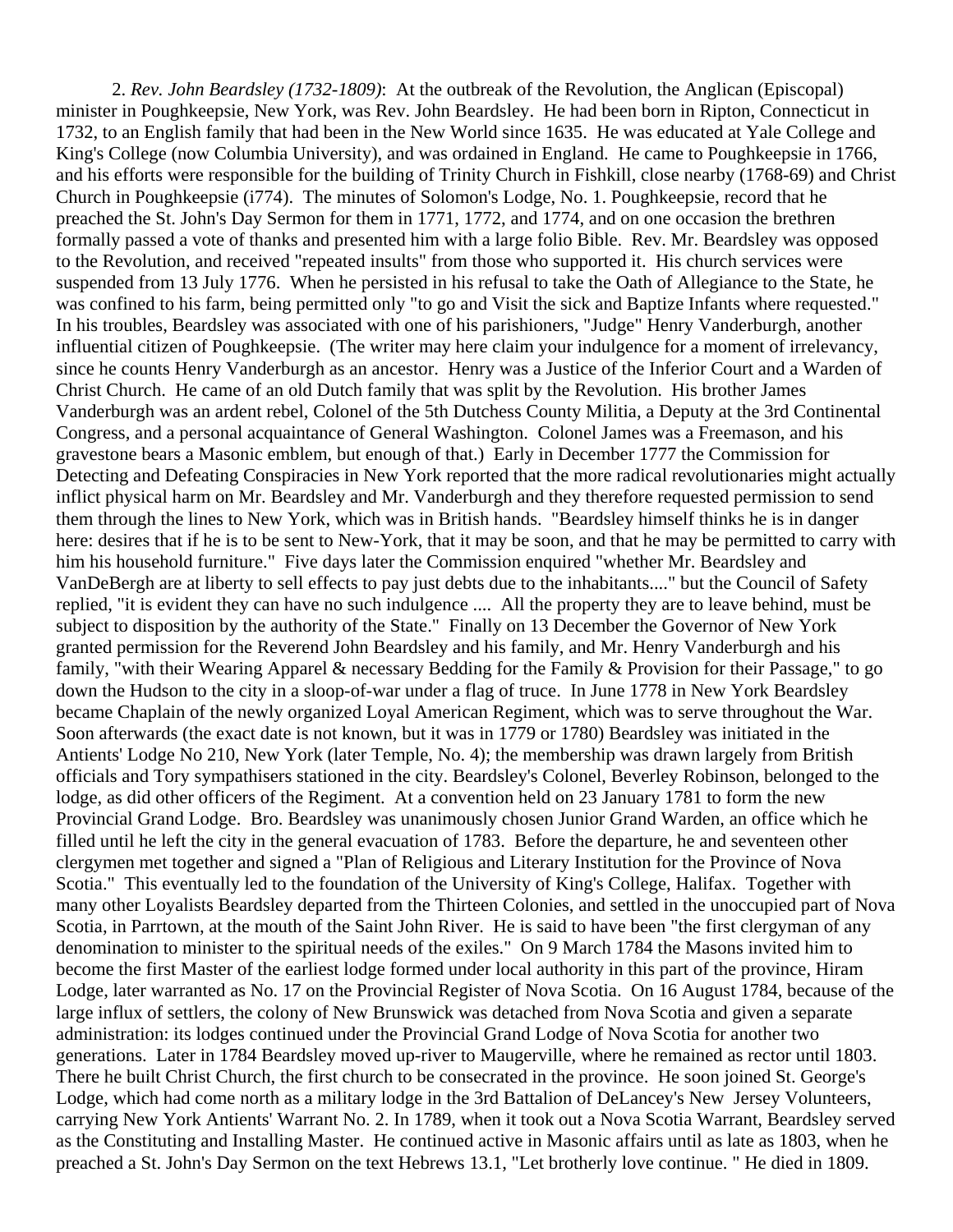Beardsley is regarded as the Founder of Freemasonry in the Province of New Brunswick. In 1916 the Grand Lodge of New Brunswick unveiled a brass memorial tablet to his memory in Trinity Church, Kingston, N.B., where he is buried. In 1968 the same body instituted the Rev. John Beardsley Medallion, awarded every year for outstanding contributions to the Grand Lodge and to the advancement of Freemasonry.

Acknowledgements Public Papers of George Clinton, 2 (New York 1900) 574-575. Collections of the New York Historical Society 57 (1924) 315, 58 (1925) 445-449. R.V. Harris, "Rev. John Beardsley (1732- 1809), Founder of Freemasonry in New Brunswick," PCMRA 32-33 (1956). C.A. Pincombe, Dictionary of Canadian Biography 5 (1983) 58-60. M.S. Speight, Grand Secretary, Grand Lodge of New Brunswick.. Loyalist Masons by W. McLeod, MPS, One of a continuing series of articles on this subject

3. *Colonel John Butler:* John Butler was baptized in New London, Connecticut, on 25 April 1728, the son of Lieutenant Walter Butler, who had come out from Ireland as a soldier in 1711. About 1733 Walter Butler moved to the Mohawk Valley, and his family followed him a few years later. They settled in Butlersbury, not too far from Johnstown. John learned enough of the Indian languages to become an interpreter, and served in the French and Indian War as a Lieutenant in the Indian Department. In fact he was present at the capture of Fort Niagara (1759). He was named a Justice of the Peace in 1762, and was commissioned as a Lieutenant Colonel of militia in 1768. He continued to work with the Indians, and they clearly trusted him. At the very beginning of the Revolution, in 1775, Butler declared for the King, and left his home. He was posted to Niagara and arrived there on 17 November 1775. His wife and younger children were imprisoned as hostages in Albany until an exchange could be arranged. Butler persuaded the Indians first of all to remain neutral in the face of rebel blandishments, and then, when policy changed, to fight actively for the British. In 1777 he raised a regiment of Loyalists called Butler's Rangers, who became well known for their ability as woodsmen and skirmishers. They followed to the letter the Plan of Discipline laid down by Robert Rogers during the French and Indians War: traveling light, walking in single file with scouts on all sides, never camping before dark, and so on. This made them awesomely effective in the woods. Just one example: in 1782, in the Ohio country, at the ford over the Licking River Butler's Rangers ambushed and killed or captured three-quarters of a force of Kentuckians sent after them under Colonel Daniel Boone, himself a notable frontiersman. Butler maintained his headquarters near Fort Niagara, and from there he sent out, and sometimes led out, expeditions to harry the frontier settlements. There were two good military reasons for this: to deprive the rebel armies of food supplies, and to draw rebel forces away from the coast. In both he was successful. He continued in Niagara after the war, and was given the responsibility of finding suitable settlers from among the Loyalist refugees. He founded a village there which he named Butlersbury, after his old home. It later became Niagara, and is now called Niagara-on-the-Lake; parts of it have been maintained as of old or restored to their former condition. In some ways it evokes, on a smaller scale, the spirit of Williamsburg. John Butler was the first patron of St Mark's Parish Church in Niagara. He was a Judge in the District Court, Deputy Superintendent of Indian Affairs, and a colonel of militia. In 1785 he submitted to the government a full account of his services during the revolution. His commanding officer gave him a testimonial asserting that "the decided part which the Six (and consequently the other) Indian Nations took in favour of the King's Government was in a great measures effected by the laborious and unremitting Exertions of His Influence with that People." He died 13 May 1796. He became a member of Union Lodge, No 1, P.R.N.Y., Albany, apparently on 10 April 1766. Then in the Charter of St Patrick's Lodge, No 8, P.R.N.Y., Johnstown, 23 May 1766, he is named as the Charter Secretary. After the Revolution, when there came a time of relative ease, he petitioned for a Lodge to be formed at Niagara - the second in the settlement - and a Provincial Warrant was duly issued from Quebec on 10 October 1787 to St John's Lodge, No 19, P.R.Q., Niagara; the Charter Master was John Butler. The first lodge room erected in Ontario for Masonic purposes was Freemasons' Hall at Niagara, built by the Land Board in 1791. Butler, the most distinguished citizen and most experienced Mason there, must have supervised the building. Until the church was completed, the hall was used for divine services; it was also the meeting place for the first elected representative legislature of the colony in 1792. After several years Butler's Lodge No 19 amalgamated with the neighbouring lodge; the new body held its first meeting on 24 May 1795, with John Butler in the Chair. When the first Provincial Grand Lodge became active, in August of that year, Butler was installed as Provincial Senior Grand Warden. On 20 November 1795 a new provincial warrant was issued to Butler's lodge, as No. 2; it later took the name of St John's Lodge of Friendship, and is still working today, as